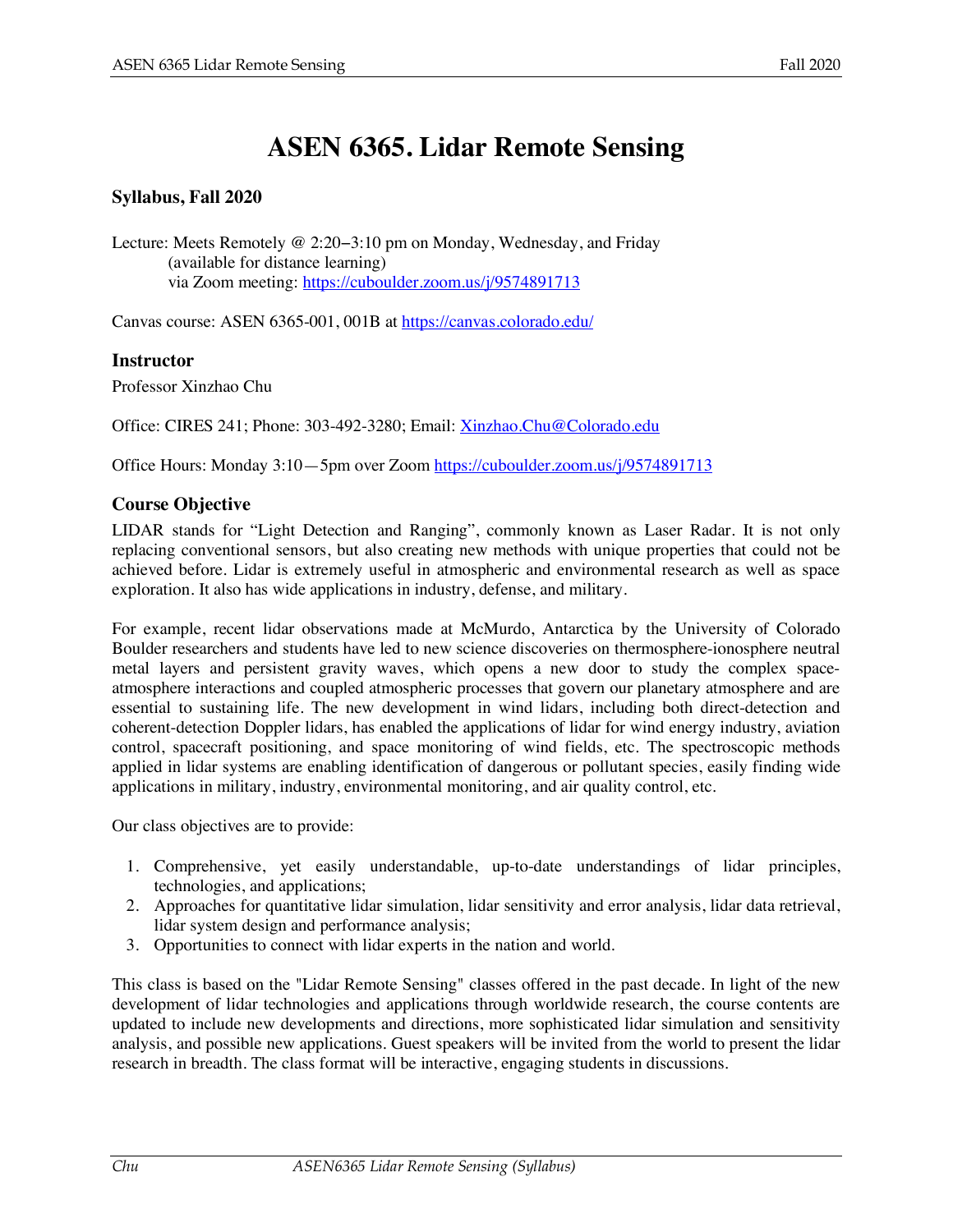#### **Course Content**

#### **1. INTRODUCTION**

- A. Concept and classification of remote sensing
- B. Overview of lidar remote sensing
- C. Laser Basics

#### **2. FUNDAMENTALS OF LIDAR REMOTE SENSING**

- A. General picture of lidar remote sensing
- B. General lidar equation
- C. Physical processes involved in different lidars
- D. General lidar architecture
- E. General solutions of lidar equation
- F. Classification of lidars

#### **3. LIDAR EQUATION, DATA INVERSION AND ERROR ANALYSIS**

- A. From photon counts to physical parameters using lidar equation
- B. General data inversion procedure
- C. General error analysis procedure

#### **4. TOPICAL LIDARS AND THEIR APPLICATIONS**

- A. Lidars for Aerosol/Cloud Measurements
- B. Lidars for Constituent Measurements
- C. Lidars for Temperature Measurements
- D. Lidars for Wind Measurements
- E. Lidars for Solid Target Detection
- F. Laser Range Finding / Laser Altimeter
- G. CW-Laser Imaging Lidars

#### **5. LIDAR DESIGN AND PERFORMANCE ANALYSIS**

- A. Overall Considerations
- B. Transmitter Considerations
- C. Receiver and Data Acquisition Considerations
- D. Lidar Performance Analysis and Simulation

#### **6. LIDAR FUTURE OUTLOOK**

Where will we go from here? Open discussions with students and experts will provide an overview for possible future development and application of laser remote sensing technologies.